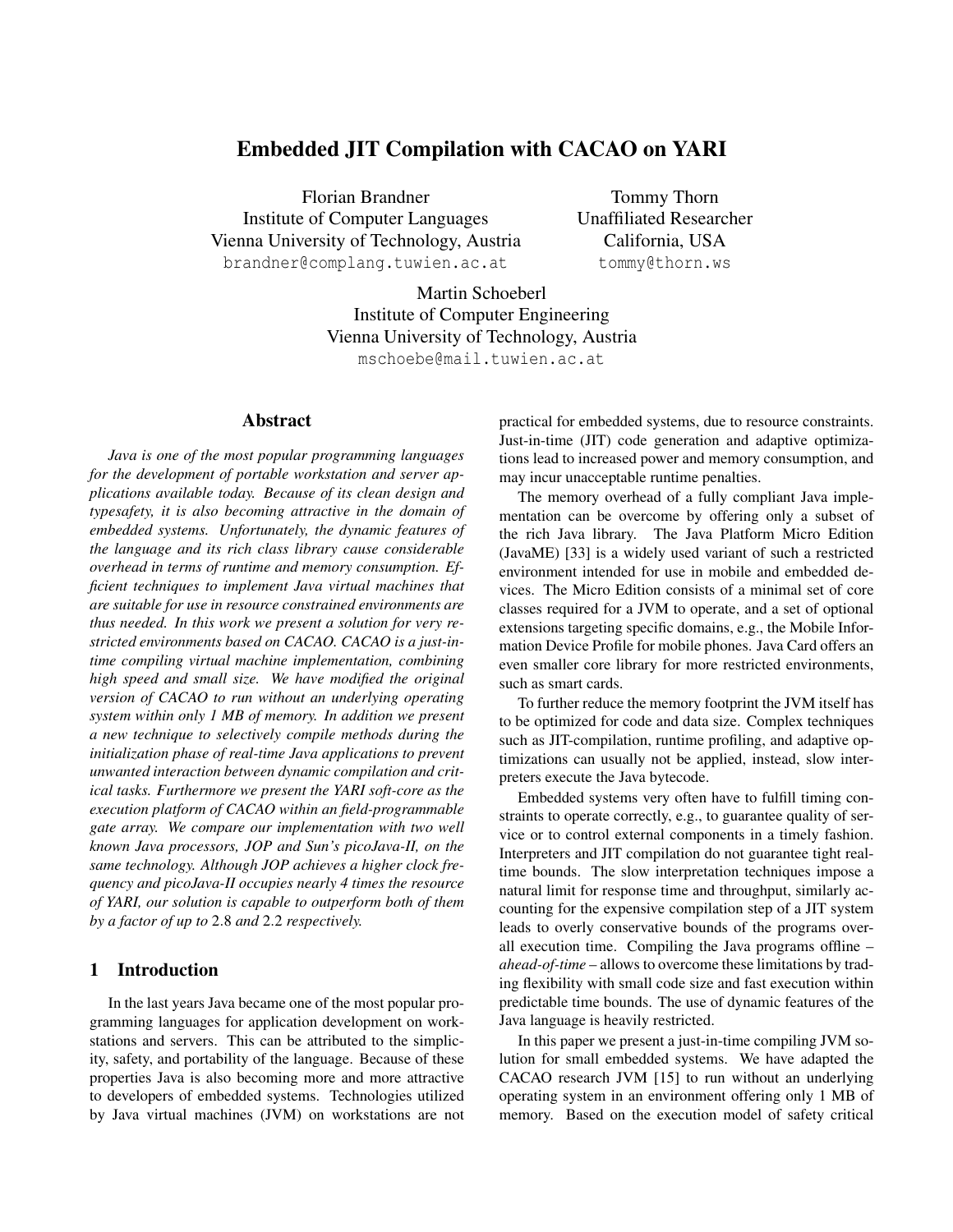Java [14, 27], we propose a new technique called *missionstart-compilation*. Critical methods are pre-compiled upon transition to the mission phase, eliminating unwanted interference of the JIT compilation process with real-time tasks. Furthermore, we present the YARI soft-core as the execution platform within a field-programmable gate array (FPGA).

All software tools required for our solution are publicly available open source projects – including the build tools, the Newlib C library [21], the phoneME Java class library [30], the CACAO JVM [15], and the YARI soft-core [31]. We hope that this open source approach will facilitate the research on and development of JVMs in embedded systems. The major contributions presented in this work are as follows:

- An open source JVM implementation for embedded systems, including hard- and software components
- A Java JIT system running in a resource constrained environment offering only 1 MB of memory
- A new technique called *mission-start-compilation*, that allows the use of JIT compilation on systems with timing constraints

In the remainder of this paper we will present related work in Section 2. Section 3 introduces the YARI soft-core used as the execution environment for our JVM. In Section 4 we present the CACAO JVM, along with a detailed description of the required changes to run Java programs in a resource constrained environment. *Mission-start-compilation* is described in Section 5. We present results of the empirical evaluation in Section 6, comparing our solution with the JOP and picoJava-II Java processors. Finally we conclude in Section 7.

## 2 Related Work

The presented project touches several areas in the embedded domain: embedded Java, Java processors, and RISC soft-cores for FPGAs. The following section gives a brief overview of the most relevant work in each area. A detailed performance comparison of embedded Java systems can be found in [25]. Java systems for real-time usually do not rely on JIT compilation; instead, the main vendors of real-time enabled JVMs perform some form of pre-compilation. For example, the JamaicaVM [28] and OVM [3] use ahead-oftime compilation, whereas Sun's RTS [6] and WebSphere RealTime [9] pre-compile classes at load time. Our proposed approach is different in the form that compilation of Java classes is deferred to the latest possible moment in the live time of a real-time application: the mission start phase. This feature allows more dynamics for soft real-time systems as classes can be loaded dynamically during the start-up phase of the application.

The Squawk VM [29] is an embedded JVM mostly written in Java, that is now open source. Squawk was originally developed for Sun SPOT, a wireless sensor platform. It runs on the *bare metal* and provides functionality typical found in operating systems in Java, e.g., device drivers. SimpleRTJ [23] is an interpreting JVM intended for small embedded systems, which requires only 18–24 KB of memory to run. In [4] a lightweight JIT compilation system, targeted for resource-constrained environments, is presented. Muvium [8] is an ahead-of-time compiling JVM solution for very resource constraint Microchip PIC microcontrollers.

An alternative to interpretation and compilation is direct execution of Java bytecode using a dedicated Java processor. Sun introduced the first version of picoJava [18] in 1997, although this processor was never released as a product by Sun. A redesign followed in 1999, known as picoJava-II, which is now freely available. It is the most complex Java processor available, and implements, among other optimization, a folding mechanism in hardware, that allows to execute short sequences of Java bytecodes as a single RISC-like instruction.

The JEMCore from aJile is a Java processor that is available as both an IP core and a standalone processor [12]. It is based on the 32-bit JEM2 Java chip developed by Rockwell-Collins. The Cjip processor [11, 13] supports multiple instruction sets, allowing Java, C, C++ and assembler to coexist. The JVM is implemented largely in microcode (about 88% of the Java bytecodes). Microcode instructions execute in two or three cycles. A JVM bytecode requires several microcode instructions. Komodo [16] is a multi-threaded Java processor for embedded real-time systems. The unique feature of Komodo is the concept of interrupt service threads. Komodo is now commercialized under the name jamuth [32].

JOP [26] is a Java processor designed especially for embedded real-time systems. The main design goal was a time predictable processor. All hard to analyze processor features, such as prefetching or automatic stack dribbling, as found in picoJava, have been avoided. To still provide acceptable performance a special stack cache and a WCET analyzable method cache have been developed. SHAP [35] is a new Java processor based on the architecture of JOP and enhanced by a hardware garbage collector.

Highly configurable and optimized RISC soft-cores are also offered by FPGA vendors. Among these 32-bit soft-cores, probably the best known are MicroBlaze from Xilinx [34], Nios II from Altera [2], and Mico32 from Lattice [17]. Nios II and MicroBlaze are proprietary, whereas Mico32 is available under an open source license. LEON [10] is an implementation of the SPARC V8 architecture. LEON, implemented on the same FPGA board we use for YARI, consumes about 8,000 logic cells,<sup>1</sup> 11 KB on-chip memory and can be clocked at 35 MHz. Initially designed

<sup>&</sup>lt;sup>1</sup>The basic resource in FPGAs is the logic cell, which essentially is a four-bit lookup table and a register.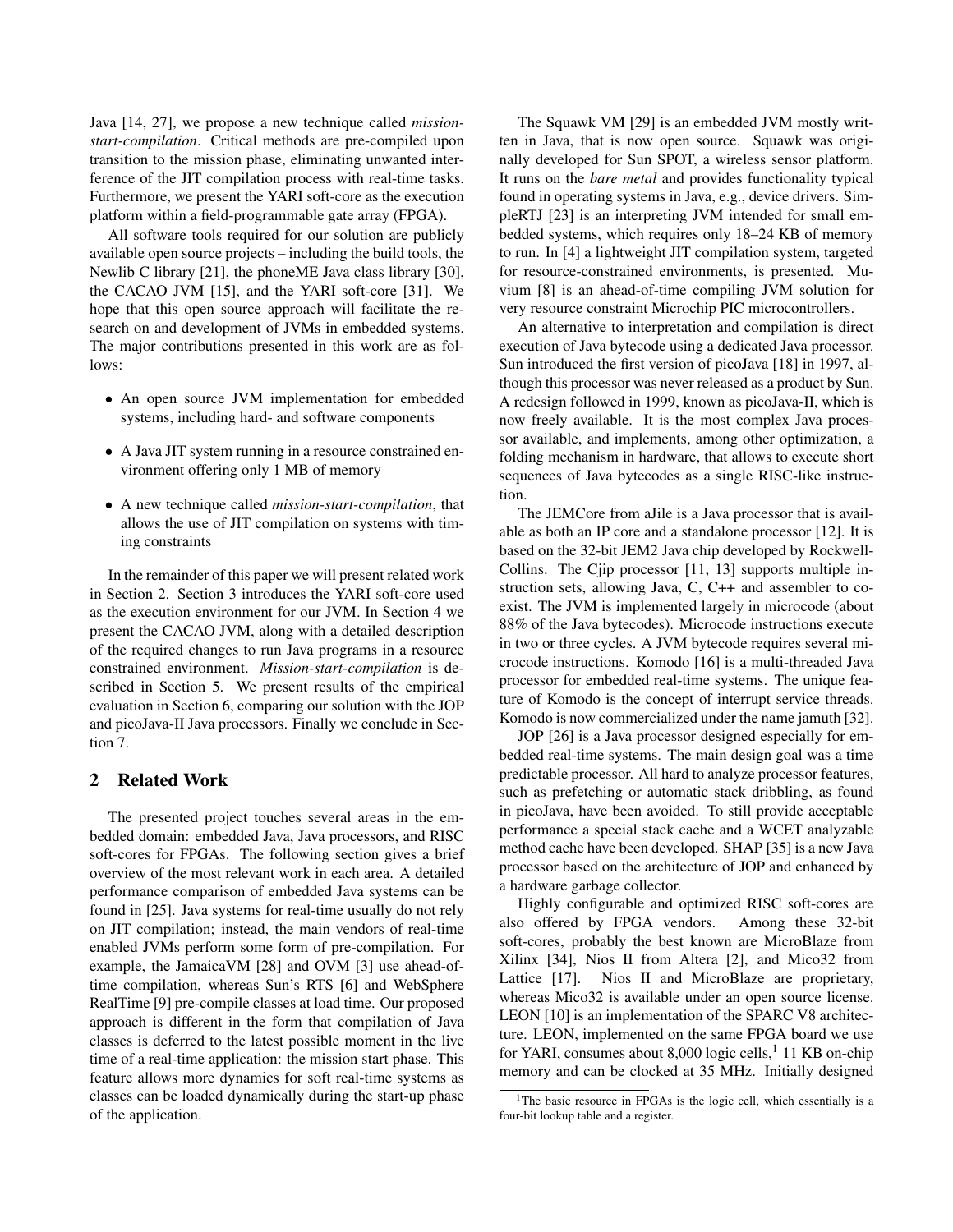with for the purpose of radiation hardened implementations, LEON has been released under an open source license. All of these soft-cores are supported by complete development kits with compilers, libraries, and debuggers.

## 3 YARI

YARI (Yet Another RISC Implementation), is an open source [31] FPGA microprocessor implementation, created as a vehicle to investigate implementation ideas. To avoid the burden of having to provide a complete tool-chain the instruction set is designed to be mostly compatible with the MIPS-I<sup>TM</sup> architecture, a seminal, thoroughly documented, and, for our purpose, sufficiently simple RISC architecture.

The core philosophy of the RISC methodology is to aim for the best balance between hardware and software, and thus also to create an architecture that is optimally suited to the underlying technology, e.g. VLSI. FPGAs differ from VLSI in the relative cost and speed of primitives: random logic, wires, and thus muxes, are relatively slow, whereas memory and adders are relatively fast, registers cheap, etc. As a consequence, the MIPS-I<sup>TM</sup> architecture, designed for VLSI, may not be an optimal architecture for FPGAs.

YARI has a mostly classic five stage pipeline: instruction fetch, instruction decode/register files access, execute/memory, memory, and write back. Great emphasis has been placed on load/store performance. For this reason YARI is equipped with a four-way associative instruction cache, a four-way write-through data cache, and a store buffer.

Pipeline stalling can have surprisingly complicated interactions with branch delay slots and pipeline restarts. Furthermore, the control path for the stall logic is inherently timing critical, as the stall signal has to control every flipflop in the stages it stalls. Given this, the design of YARI avoids pipeline stall completely. The only means to disrupt the pipeline is through a pipeline restart which flushes part of the pipeline. Pipeline registers are not cleared when the stage is flushed. Instead each state carries a "valid" bit which is only consulted at points where outputs of a pipeline stage changes architectural state. That includes restart signals, writes to the registers file, and stores. While this can result in more pipeline bubbles than stalling, the resulting simpler logic leads to a shorter cycle time, and thus, higher frequency.

In any cycle, one or more hazards can occur simultaneously, forcing a restart of the pipeline. The amount of pipeline stages flushed and the resulting latency in responding to the hazard is a major factor contributing to the cyclesper-instruction metric, thus inversely proportional to the observed performance. In the configuration used in this paper, YARI is configured with a radix-2 multiplier and divider, thus the result is only available roughly 33 cycles after issuing the operation. Any attempt at accessing the result earlier will cause a restart of that instruction.

A *load-use* hazard occurs when an instruction immediately following a load tries to use the load result. By construction, the result isn't ready to be forwarded, and we have to restart the load-use. This hazard is detected in the execution stage and has a two cycle penalty. Instruction schedulers of MIPS compilers typically know about this hazard and try to avoid code that violates it. Unfortunately, CACAO doesn't respect this load-use hazard resulting in the number one source of pipeline inefficiencies.

Since YARI uses a split data and instruction cache without coherency, it is necessary, that code writing data intended as instructions flush that region from the instruction cache using the synci instruction to force an update. This has to be taken into account by systems that dynamically generate code, e.g., JIT compilers such as CACAO.

The data cache is a classic implementation: the four tags are accessed in parallel for the four cache ways, followed by a late select based on which tag (if any) matched. As stores are destructive, we must know the destination way before we can execute it. Thus, the actual store to the cache way happens in the memory stage. The consequence is, that a load immediately following a store of the same address, will see stale data. This is known as *load-hit-store*. While we could add logic to forward the store data to the load, this case is so rare<sup>2</sup> that we instead trade off the occasional pipeline restart for a simpler data path.

## 4 CACAO

CACAO [15] is a research platform developed at the Vienna University of Technology. Over the years it was steadily improved and eventually grew into a stable and fast JVM for workstation and server applications. Because of its small size and fast JIT compilation it has become an attractive alternative for the development of Java enabled embedded systems. So far several projects successfully employed CACAO running on Embedded Linux for MIPS and ARM platforms. We were able to eliminate the need for an underlying operating system and enable CACAO to run in a minimal execution environment on top of the YARI soft-core.

In its default configuration CACAO has several prerequisites that have to be met in order to run Java programs. Most notably a full operating system, typically Linux, is required to manage I/O operations, memory and threads. Operating systems in turn demand more powerful hardware, offering virtual memory and protection mechanisms. For systems using Java as their sole execution platform the operating system can, and should be, avoided in order to reduce memory consumption and to lower the hardware requirements.

The Newlib [21] project by RedHat offers a minimal, but complete, C library implementation that allows to run programs without an underlying operating system on top of a

<sup>&</sup>lt;sup>2</sup>Optimizing compilers generally avoid reloading a just stored value.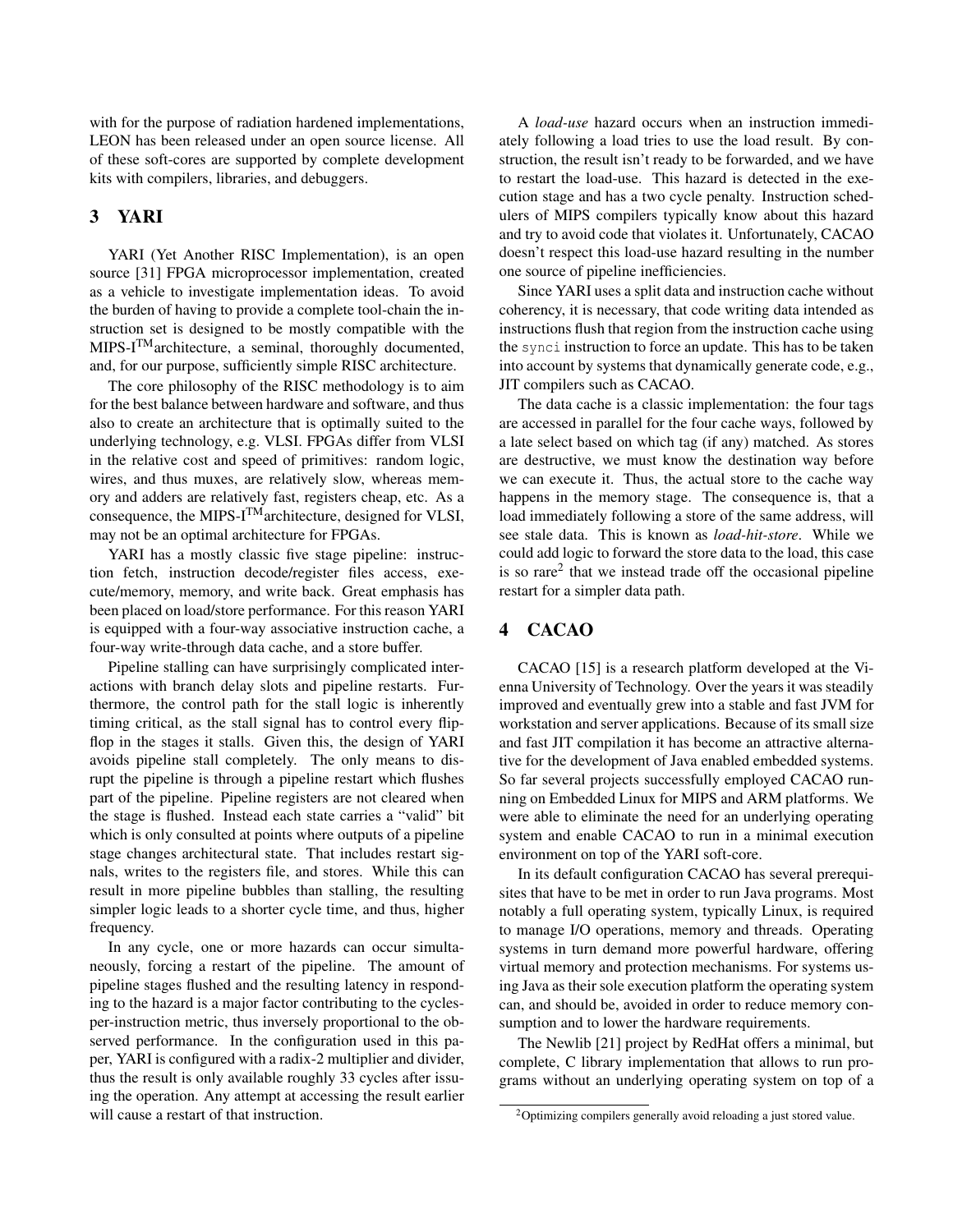

**Figure 1. Downloading a Java application to YARI.**

bare processor. It specifically targets small embedded devices and thus has minimal prerequisites. The Newlib project does not aim to offer a complete replacement for operating systems, and thus lacks some functionality. Most notably Newlib does not offer any kind of process or thread management. Similarly, signal handling is not provided, on which CACAO relies on, to invoke the code generator, the garbage collector, and to handle traps and Java exceptions.

In order to run in a restricted environment minor extensions and modifications to the core of CACAO are required. Most of these modifications disable features of the standard Java implementation. For example networking support, all encryption and security related features, file compression, and similar components of a workstation Java implementation are disabled. In addition the size of many internal buffers has been adapted for use in an embedded system. Most notably the size of the Java heap, which usually occupies 128 MB of memory, is reduced to only a few KB.

Resolving native methods at runtime using a dynamic loader is not possible without an operating system. As a consequence native methods need to be statically linked into the executable binary. Similarly, classes required during the system start-up phase need to be embedded into the executable binary. A minimal set of these bootstrap classes is determined by static analysis, wrapped into regular object files, and finally linked with the CACAO executable file. Figure 1 depicts the necessary steps to embed a Java application into CACAO and download it to YARI.

CACAO is already designed to support different Java class libraries. The phoneME package by Sun lends itself for embedded systems, because of its small size. More specifically the CLDC core class library is used as the basis for this project. The use of phoneME has, besides its small memory footprint, the advantage to be compatible with other JavaME based technologies, such as the Real-Time Specification for Java [7] and JSR 302 on Safety Critical Java [14, 27]. Although we strive for compatibility some features are not fully compliant with the JavaME platform. As noted, Newlib does not provide any process management functionality, multithreading in Java programs is thus disabled. *Green threads*, i.e., threads managed by CACAO itself, could be used to circumvent this deviancy. In addition garbage collection is disabled, because of the memory requirements of the currently used Boehm collector [5]. Development of a replacement, which is expected to be considerable smaller, is in progress.

## 5 JIT-Compilation in Real-time Systems

In contrast to most high performance JVM implementations CACAO adopts a compile only approach, i.e., all Java bytecode is compiled to machine code of the target machine before its execution. This approach greatly simplifies the internal organization, but also entails some drawbacks. Infrequently executed code, e.g., static class initializers and other initialization code, causes considerable overhead in terms of compilation time and memory consumption. To reduce the compilation overhead CACAO offers a highly tuned JIT compiler.

Code generation is divided into four major steps, namely parsing, stack analysis, register allocation, and machine code emission. First the Java bytecode is translated into a registeroriented intermediate representation, which is better suited for further processing than the stack-oriented Java bytecode. In the next step, stack slots containing intermediate results are converted to virtual registers. The register allocation phase maps the virtual registers to machine specific registers. The last step of code generation is the emission of the final machine code. This is done using a simple macro expansion of operations in the intermediate representation to instructions of the target machine. It is important to note, that all these phases are at most linear in runtime, and thus very fast. More information on the internals of CACAO's JIT compiler can be found in [15].

Because JIT compilation is relatively expensive, methods are compiled on demand, i.e., only when a method is to be executed the first time. If the target method of a call is not yet compiled, the code generator emits a call stub instead of a regular method call. The stub triggers the compilation of the method if required, and is replaced by a regular call using a code patching mechanism afterwards. This lazy approach may cause considerable delay during the start-up phase of a program.

JIT compilation is usually avoided for real-time systems due to this unpredictability. An exact analysis of bounds for the execution time of the original Java program is impossible in general, because it is uncertain when the JIT compila-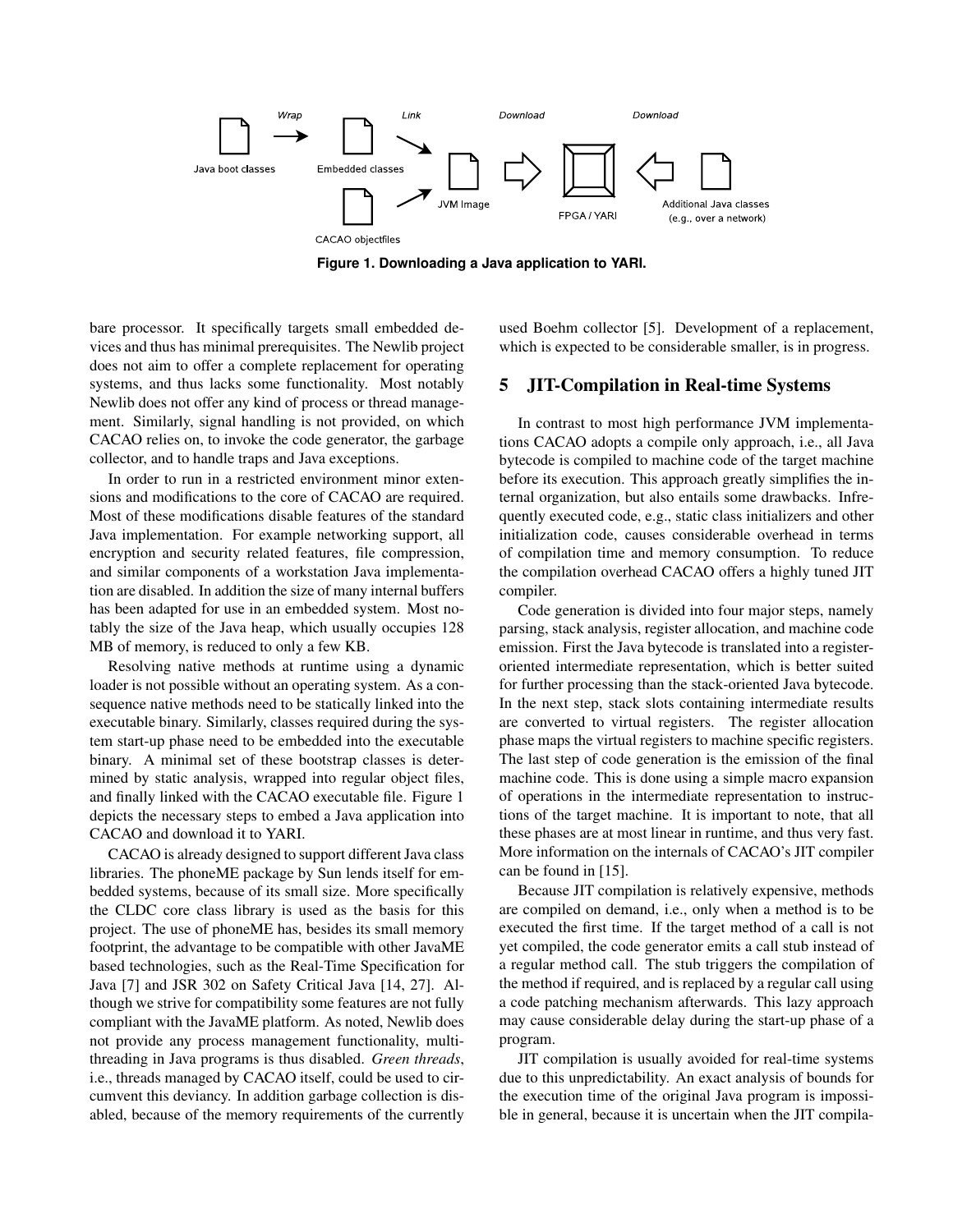| Soft-Core    | Logic Cells | Memory  | Frequency         |
|--------------|-------------|---------|-------------------|
| <b>JOP</b>   | 3.300       | 7.6 KB  | $100 \text{ MHz}$ |
| YARI         | 6.668       | 18.9 KB | <b>80 MHz</b>     |
| pico-Java-II | 27,560      | 47.6 KB | 40 MHz            |

**Table 1. FPGA synthesis results of the JOP, YARI, and picoJava-II soft-cores.**

tion will actually take place. Modern systems often choose to interpret most methods several times, until a threshold is reached indicating that a given piece of code is worth the effort of the expensive JIT compilation. It is thus hard for an offline timing analysis to predict the code that actually will be executed.

CACAO follows a compile-only approach, eliminating some of the problems beforehand. The code generation scheme is largely based on simple macro expansion. It is thus relatively easy to predict basic properties of the code that actually will be executed. Therefore, if we can tolerate the overhead induced by JIT compilation during the warm-up phase, CACAO is an option for soft real-time systems. In general, however, this overhead is not acceptable for real-time systems. The uncertainty at what time compilation will be necessary still impedes the calculation of meaningful bounds for the programs execution time. To avoid compilation during the critical phase of a real-time task, we propose compilation during the non-critical initialization phase of the application. We adopt the programming model for safety critical Java [20, 27] that defines three major phases: the *initialization*, the *mission start*, and finally the *mission*, that runs forever. It has to be noted, that we do not target safety-critical applications, at least not the most rigid levels of DO-178B [22], with our system. We just *borrow* the concept for less demanding real-time applications.

We propose a compile at mission start model. During the initialization phase all classes are loaded and data structures allocated. On the transition to the mission phase – the mission start – we analyze the application on the target and build a list of all methods that are possibly invoked during the mission phase. The listed methods are then pre-compiled using the regular compiler. JIT overhead during the mission phase is completely eliminated, allowing a more accurate timing analysis.

Pre-compiling Java programs offline is well known, and usually referred to as ahead-of-time compilation. Systems relying on ahead-of-time compilation usually do not allow for dynamic features of the Java language, e.g., class loading. The main benefit of our new mission-start-compilation is that dynamic class loading can be done during the initialization phase without any limitation. For example, an application can, at each reboot, check for updates of individual classes, and even download and make use of these classes

| Benchmark | <b>JOP</b> | picoJava-II | <b>CACAO</b> |
|-----------|------------|-------------|--------------|
| Sieve     | 7386       | 7721        | 12109        |
| Кfl       | 19907      | 23813       | 51200        |
| UdpIp     | 8837       | 11950       | 23223        |
| Lift.     | 18930      | 25444       | 52261        |

**Table 2. Number of iterations per second for the JBE application benchmarks. A higher number means faster.**





**Figure 2. Performance of picoJava-II and CACAO on YARI for some embedded benchmarks, normalized to JOP.**

using dynamic class loading over a network. Especially in the case of expensive communication, e.g., because of lowbandwidth and high power consumption of radio elements, this approach is beneficial, as the amount of data that needs to be transferred is heavily reduced. In the case of ahead-oftime compilation, selectively downloading individual classes is not possible. Instead the complete application binary needs to be transmitted, stored into the systems flash memory, and an additional reboot performed in order to acquire updates.

## 6 Evaluation

In this section we provide an evaluation of the combination of CACAO and YARI within an FPGA. We show execution performance on a set of embedded Java benchmarks and micro-benchmarks from the JavaBenchEmbedded (JBE) suite [1]. A detailed description of the benchmarks can be found in [25]. We compare the obtained results to two Java processors, namely JOP [24] and an FPGA implementation of Sun's picoJava-II [19]. All three soft-cores are synthe-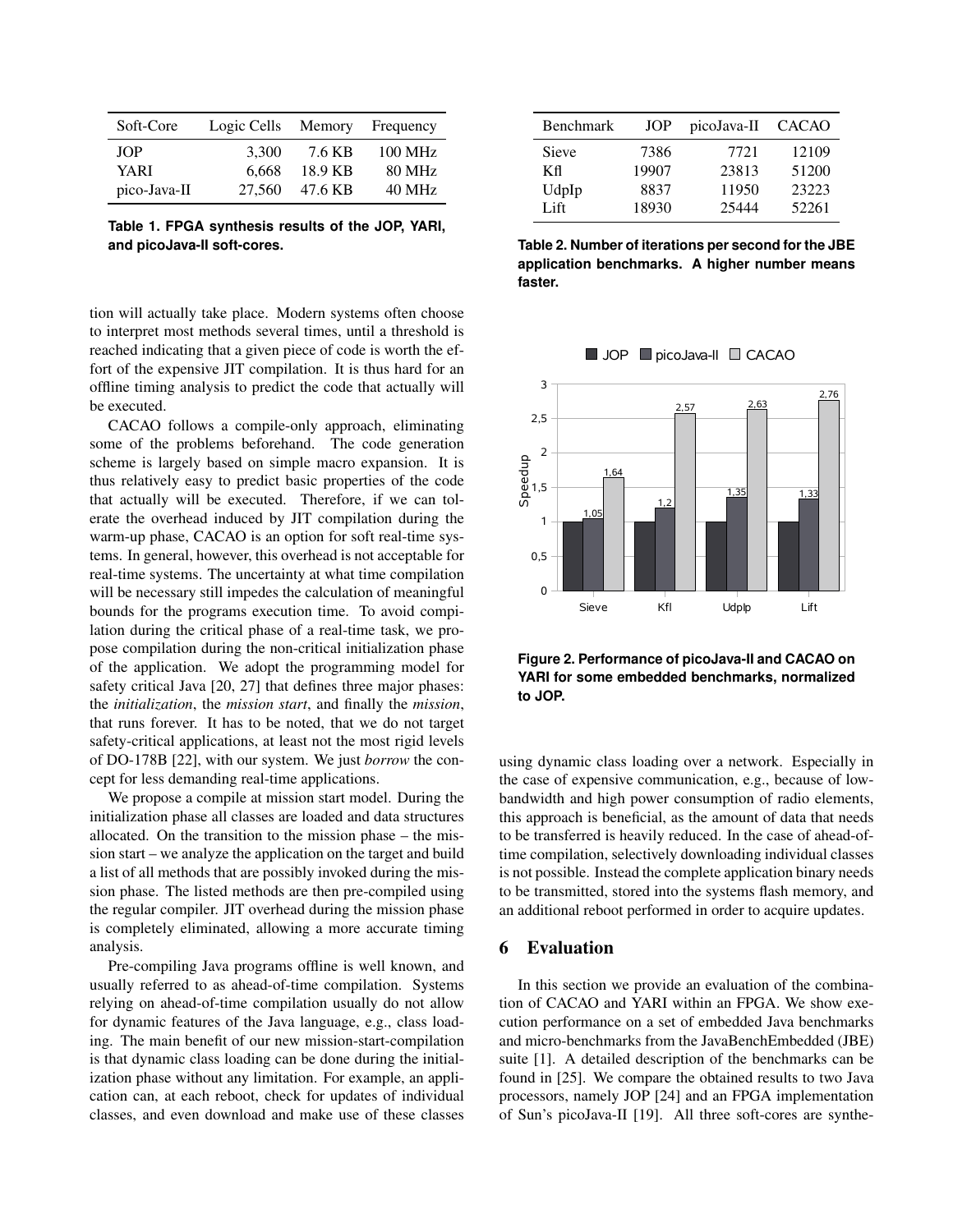| Micro-Benchmark     | <b>JOP</b> | picoJava-II CACAO |    |
|---------------------|------------|-------------------|----|
| iload3 iadd         | 2          | 2                 |    |
| iinc                |            | 3                 | 2  |
| ldc                 | 9          | 3                 |    |
| if_icmplt_taken     | 6          | 6                 |    |
| if_icmplt_not_taken | 6          |                   |    |
| getfield            | 16         | 3                 | 3  |
| getstatic           | 9          | 5                 |    |
| iaload              | 11         | 3                 |    |
| invoke              | 128        | 24                | 13 |
| invokestatic        | 100        | 24                | 12 |
| invokeinterface     | 144        | 196               | 15 |

**Table 3. Cycles required to execute specific Java bytecodes for JOP, picoJava-II, and CACAO on YARI.**

sized using the free Altera design software Quartus 7.1 for an Altera FPGA; YARI and JOP for the Cyclone EP1C12C6 FPGA and picoJava-II for a larger Cyclone II FPGA. Table 1 lists the basic properties of the synthesized soft-cores. The FPGA is integrated on an evaluation board offering 1 MB RAM. All benchmarks were executed on the same platform, with all required Java classes readily available in the systems memory. In the case of CACAO all required classes were embedded into the executable binary.

#### 6.1 Performance

Our new solution, based on CACAO running on top of YARI, offers the best performance compared to the two other options. Table 2 shows the raw performance numbers and Figure 2 the speedup of picoJava-II and CACAO on YARI relative to JOP. Although JOP achieves the highest frequency in our setup, the results show the least performance for the four benchmarks. For all our tests the CACAO JVM is faster by a factor of 1.64 to 2.8 in comparison to JOP. CACAO is also able to outperform picoJava-II, resulting in a speedup of a factor between 1.57 and 2.15.

In addition to an overall comparison based on these larger benchmark programs, we also conducted experiments to evaluate the efficiency of each approach for individual Java bytecodes. The JBE suite contains several microbenchmarks for this purpose. Each micro-benchmark tests only one or two specific Java bytecodes and reports the number of cycles required for its execution. The results of this experiment are summarized in Table 3. For simple bytecodes, e.g., *iadd*, JOP and picoJava-II basically require the same amount of cycles. CACAO on YARI, in comparison, executes most of these opcodes in about half the cycles. More complex opcodes, e.g., *invokeinterface*, are considerably more expensive on all three platforms. Nevertheless CACAO executes these opcodes by far more efficiently, with

| Benchmark    | <b>Classes</b> | Data   | Heap    | Total   |
|--------------|----------------|--------|---------|---------|
| <b>Sieve</b> | 56.861         | 81,223 | 230.533 | 715.201 |
| Кfl          | 72,526         | 80,990 | 267,074 | 767,174 |
| UdpIp        | 69.059         | 81.465 | 267,796 | 764.824 |
| Lift         | 62.167         | 81.117 | 251,159 | 741,027 |

**Table 4. Memory consumption in bytes for class files, static and heap data, and the total memory consumption.**

| Bench. | Total | Compiled | Bc-instr. | Mips-instr. |
|--------|-------|----------|-----------|-------------|
| Sieve  | 405   | 78       | 3.419     | 22,436      |
| Кfl    | 465   | 117      | 6.577     | 33,368      |
| UdpIp  | 455   | 107      | 5,443     | 33,308      |
| Lift   | 422.  | 89       | 4.522     | 27,572      |

**Table 5. Statistics on JIT compilation, showing the total number of methods, the number of compiled methods, and the size in bytes of the translated bytecode and machine instructions.**

speedups of up to a factor of 10. Because of inaccuracy in determining the overhead of surrounding code of the microbenchmarks it is not always possible to derive meaningful cycle counts. The value of *if icmplt not taken* for picoJava-II is omitted because of that inaccuracy.

### 6.2 Memory Consumption

For resource constrained embedded systems memory consumption is of utmost importance. Memory typically contributes a fair amount to the overall costs of such a system, and is thus minimized as much as possible. All benchmarks presented in the last section were run within 1 MB of memory. In the case of CACAO the whole JVM, the original Java classes, the dynamically generated code, and all data of the Java programs need to fit into this small amount of RAM. Table 4 summarizes the amount of memory required to hold the Java classes of the benchmark, data of the CACAO JVM, and finally the peak amount of heap memory allocated at runtime. In addition Table 5 presents details on the JIT compilation performed at runtime. In general only a small amount, between 19% and 25%, of the available methods are actually compiled. The fraction of dynamically generated code is thus relatively small and never exceeds 4.3% of the overall consumed memory.

In JOP the main part of the JVM is implemented in hardware and the Java library is very restricted. The memory requirements are thus by far less demanding. For example, the memory consumption of the linked class files for a *Hello World* program is about 36 KB.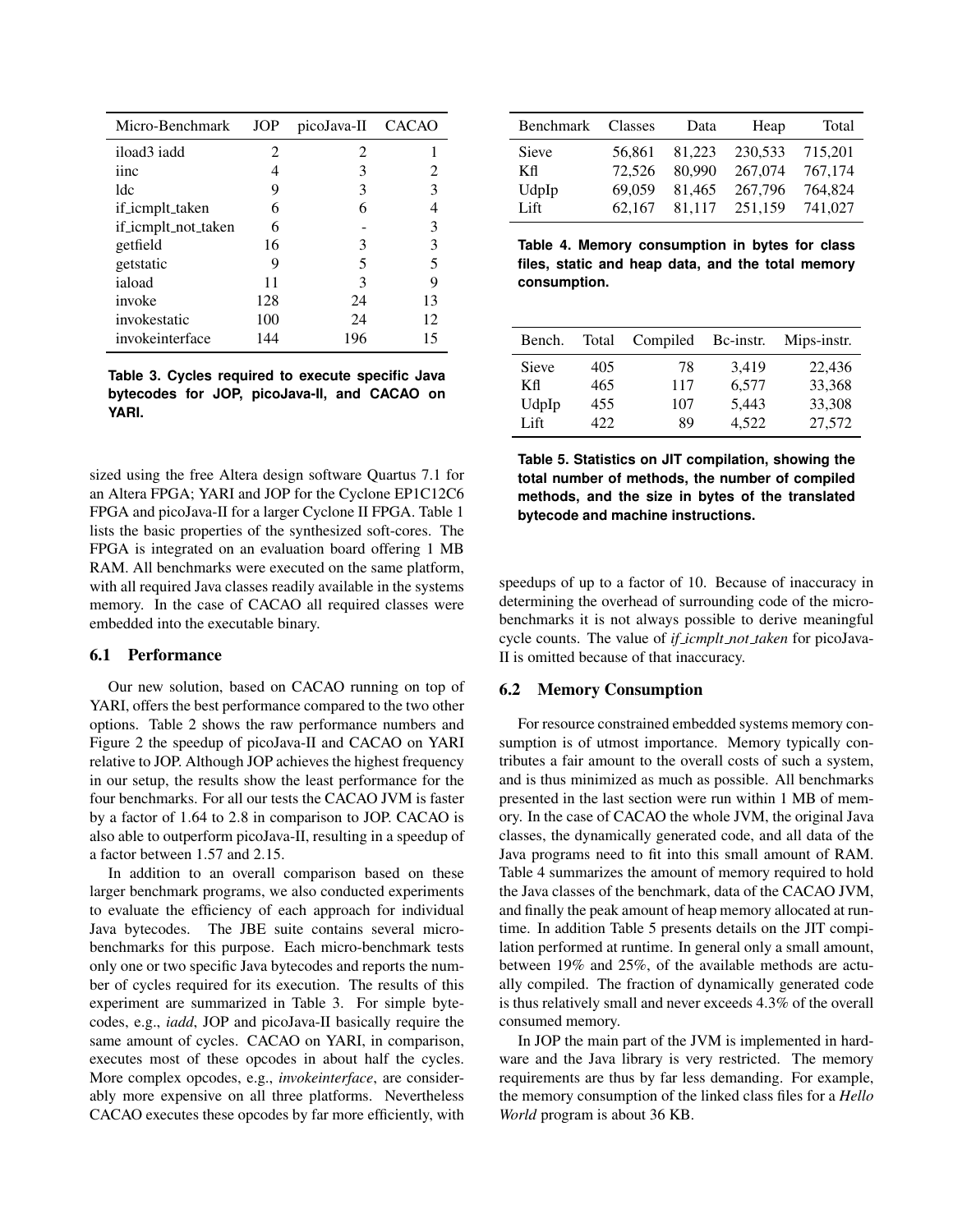

**Figure 3. Execution time per iteration for just-in-time-compilation vs. mission-start-compilation over time.**

### 6.3 Mission Start Compilation

We have evaluated our compile at mission start approach using a small Java real-time application, *Kfl* from the JBE suite. The program is a simple control algorithm that monitors a set of sensors and controls a set of actuators. The environment for the sensors and actuators is simulated in Java. The test executes the control function repetitively in a loop. However, at different iterations of the loop different methods get invoked, depending on the internal state of the controller and its virtual environment. As a consequence JIT compilation inevitably interrupts the regular execution of the program to translate new methods that are executed for the first time. In normal operation, i.e. no exceptional event occurred, the last method is compiled in iteration 46.

With our mission-start-compilation strategy we are able to completely eliminate unwanted compilation during the critical phase of a real-time task. Figure 3 shows a comparison of the execution time of the first few iterations of the control loop. The bars in black show the execution time of each iteration for the regular JIT approach, while the gray bars represent our new approach – note the logarithmic scale. As can be seen the overhead of dynamic compilation is completely eliminated. Even the first few iterations closely resemble the behavior of the application in its steady state. Because of initialization overhead contained in the Java program itself, the first iterations still show a slightly increased execution time. This behavior is inherent to the program and can not be eliminated.

## 7 Conclusion

From our evaluation we see that the combination of a well designed RISC core with JIT compilation of Java performs better than a Java processor directly executing Java bytecode. Especially when compared with the highly optimized, but resource hungry picoJava. In terms of FPGA resources, picoJava is about three times as big as YARI, but our RISC approach outperforms picoJava by 90%.

When comparing CACAO on YARI against JOP the speed advantage is even bigger. However, JOP was designed for time predictability and therefore omitted all architectural features (e.g., a general purpose data cache) that improve average case throughput only. When we relate performance to size, JOP is half the size of YARI and the memory consumption is lower than with CACAO.

Although JIT compilation is usually avoided in real-time Java systems we have found a way to reduce the influence of the compiler on real-time performance. JIT at mission start reintroduces some dynamics, e.g., class loading during the initialization phase, into real-time Java without compromising real-time constraints.

### Availability

Our modified version of CACAO, as well as the YARI soft-core are open source projects that are publicly available. To our knowledge our system is the only available open source Java solution that includes a soft-core RISC and the software stack. We hope that the system is adopted in research and industry projects, it can be retrieved using the software code management tool *git* from: http: //repo.or.cz/w/yari.git

## Acknowledgment

We would like to thank Christian "Twisti" Thalinger, the main developer and maintainer of CACAO, for his support and insights on CACAO.